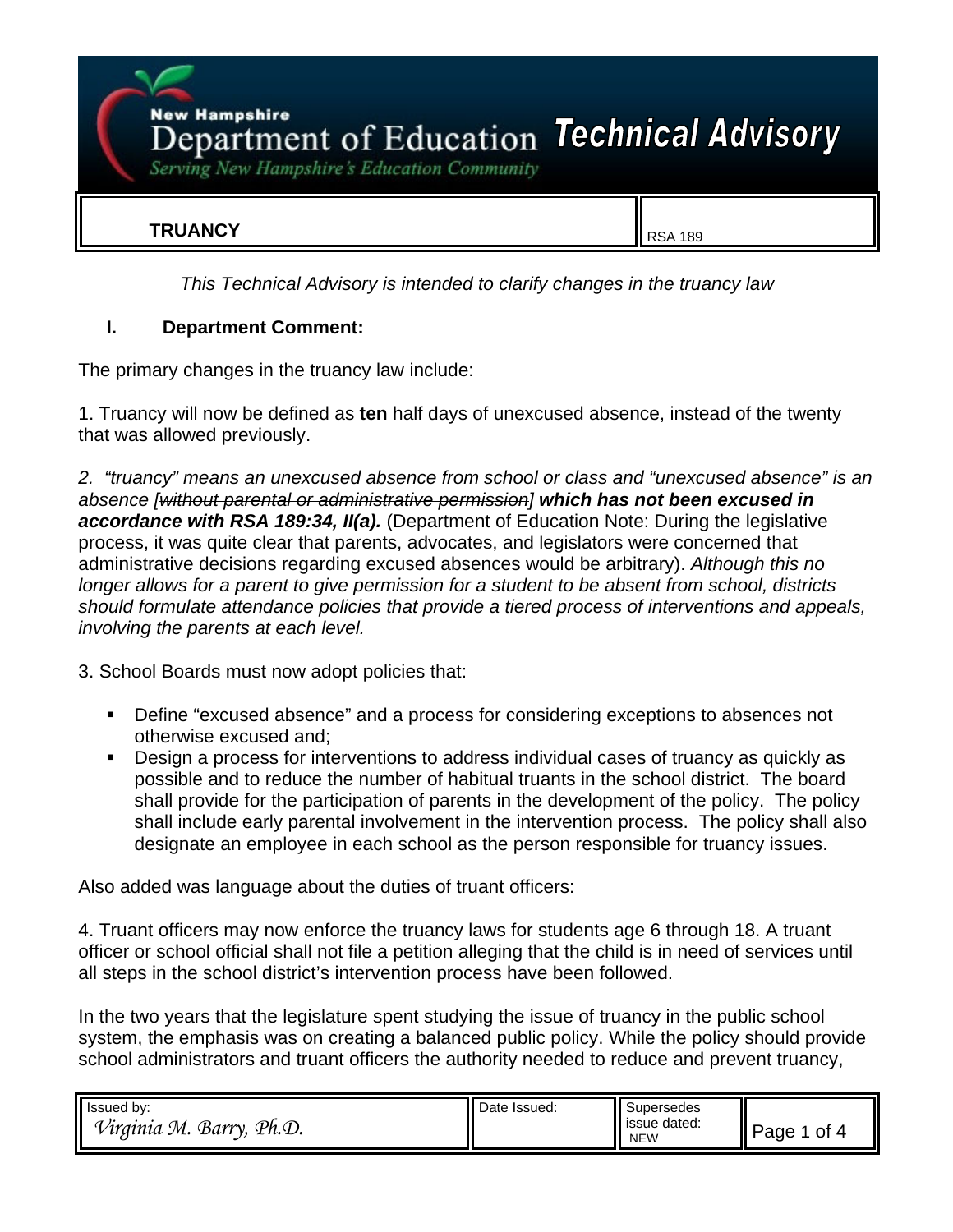## **New Hampshire** Department of Education Technical Advisory

Serving New Hampshire's Education Community

## **TRUANCY** RSA 189

districts should be both sensitive and reasonable in considering requests for absences to be excused. Polices should not be so strict that absences and truancy would increase.

Excused absences for illness should be considered for both chronic and acute conditions. However, the requirement for a provider note should be carefully contemplated. CDC and NH DHHS recommend that people with influenza-like illness (fever with cough and/or sore throat) remain at home until at least 24 hours after they are free of fever (100° F [37.8°C]), or signs of a fever without the use of fever-reducing medications. With uncomplicated influenza, a fever lasts 2-4 days so the exclusion period would typically be 3-5 days

(http://www.cdc.gov/h1n1flu/guidance/exclusion.htm). In general, persons who are not in a high risk group and who are recovering well do not normally need to be seen by a provider for diagnosis or treatment of influenza-like-illness and in fact, a provider may not want them to visit the office and spread germs to other patients there. Requiring students to go to a provider's office may also produce undue financial strain on families and undue strain on our health care system in periods of time when there is a higher incidence of acute illness in the community.

If schools decide to require a provider note for any excused absence due to illness, one good option is to require the parent or guardian to contact their provider by phone. If the student does not need to be seen in the office, the provider could then indicate this in writing or by fax or otherwise. Similarly, a child with a chronic illness may have periods of time when they are not able to fully participate in the academic setting and may need to stay at home and rest. Accommodation plans should be in place on a case by case basis to excuse necessary absences for students with chronic illnesses.

The expectation is that the new policy will include a progressive intervention system. Since the law no longer allows a parent to over-ride a school's determination that an absence is unexcused, districts should formulate attendance policies that provide a tiered process of interventions and appeals.

While the law requires that parents be involved in both the development of the policy, as well as early in the intervention process, the department encourages school districts to involve parents at each level, including discussions concerning how the new policy will be implemented.

#### **II. Actual Text:**

http://www.gencourt.state.nh.us/legislation/2010/HB0154.html

Explanation: Matter added to current law appears in *bold italics.*

| Issued by:                      | Date Issued: | Supersedes                 |                  |
|---------------------------------|--------------|----------------------------|------------------|
| Ph.D.<br>Barry,<br>'Virginia M. |              | issue dated:<br><b>NEW</b> | II<br>0t<br>Page |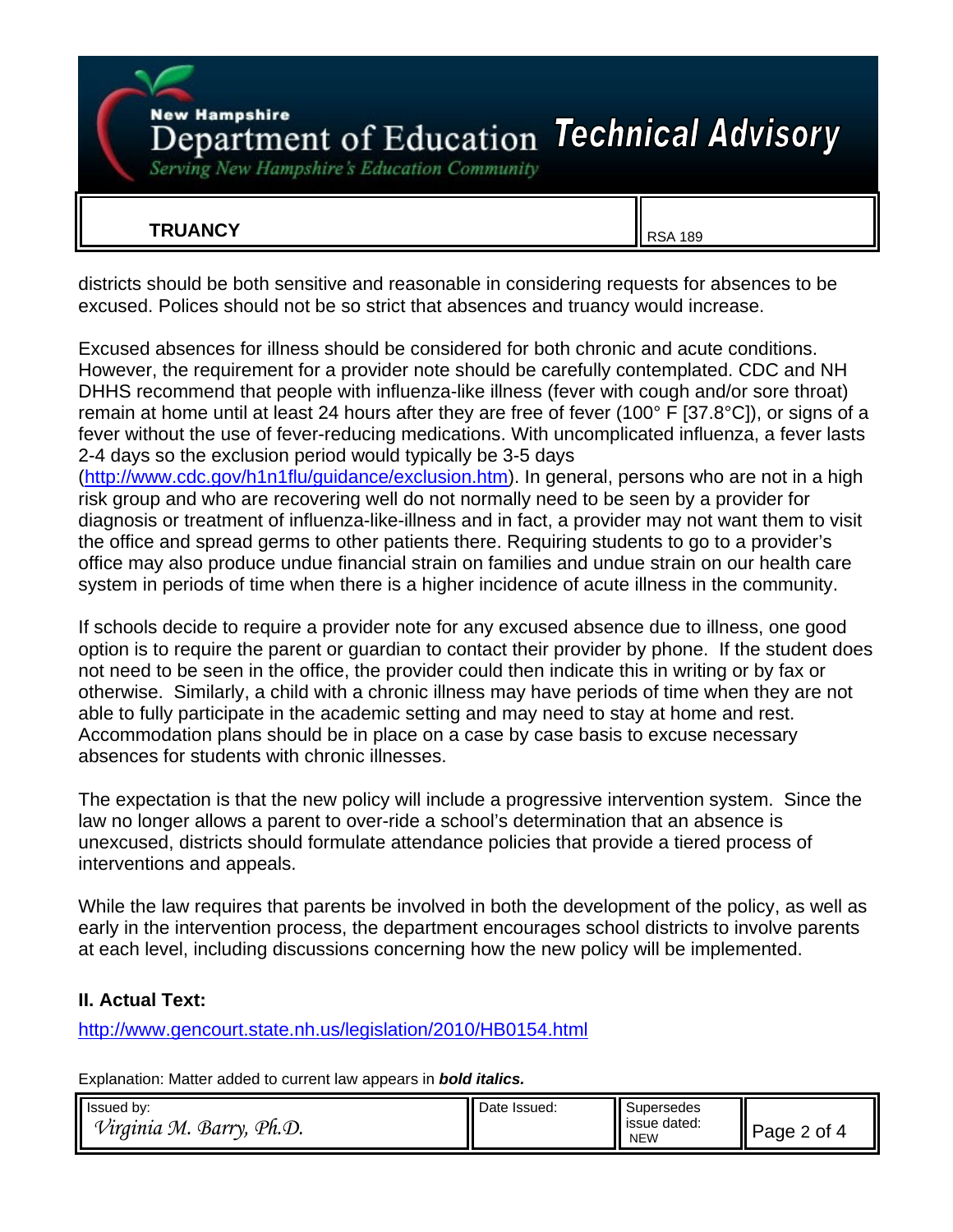**New Hampshire** 

# Department of Education Technical Advisory

Serving New Hampshire's Education Community

## **TRUANCY** RSA 189

Matter removed from current law appears [in brackets and struckthrough.] Matter which is either (a) all new or (b) repealed and reenacted appears in regular type

9:1 School Boards; Appointment of Truant Officers. Amend RSA 189:34 to read as follows: 189:34 Appointment.

*I.* School boards shall appoint truant officers for their districts.

*II. School board policies on truancy shall include but not be limited to:*

*(a) A definition of "excused absence" and a process for considering exceptions to absences not otherwise excused.*

*(b) A process for intervention designed to address individual cases of truancy as quickly as possible and to reduce the number of habitual truants in the school district. The board shall provide for the participation of parents in the development of the policy. The policy shall include early parental involvement in the intervention process. The policy shall also designate an employee in each school as the person responsible for truancy issues.*

9:2 School Boards; Truancy Defined. Amend RSA 189:35-a to read as follows: 189:35-a Truancy Defined.

I. For the purposes of this subdivision, "truancy" means an unexcused absence from school or class and "unexcused absence" is an absence [without parental or administrative permission] *which has not been excused in accordance with RSA 189:34, II(a)*.

II. [Twenty] *Ten* half days of unexcused absence during a school year shall constitute habitual truancy.

III. A school district shall define the term "half day of absence.''

*IV. Nothing in this section shall affect or limit a school district's power to adopt bylaws concerning truancy pursuant to RSA 193:16.* 

*V. Nothing in this section shall affect or limit the duties of a parent pursuant to RSA 193:1.* 

*VI. School district attendance records shall be presumed to be true and accurate unless evidence to the contrary is presented.* 

9:3 School Boards; Duties. Amend RSA 189:36 to read as follows: 189:36 Duties.

*I.* Truant officers shall, when directed by the school board, enforce the laws and regulations relating to truants and children between the ages of [8] *6* and 18 years not attending school or who are not participating in an alternative learning plan under RSA 193:1, I(h); and the laws relating to the attendance at school of children between the ages of [8] *6* and 18 years; and shall have authority without a warrant to take and place in school any children found employed contrary to the laws relating to the employment of children, or violating the laws relating to the compulsory attendance at school of children under the age of 18 years, and the laws relating to

| Issued by:                           | Date Issued: | Supersedes                    |              |
|--------------------------------------|--------------|-------------------------------|--------------|
| ⇁<br>Barry,<br>Ph.D.<br>М.<br>rama / |              | dated:<br>issue<br><b>NEW</b> | Page<br>, ot |